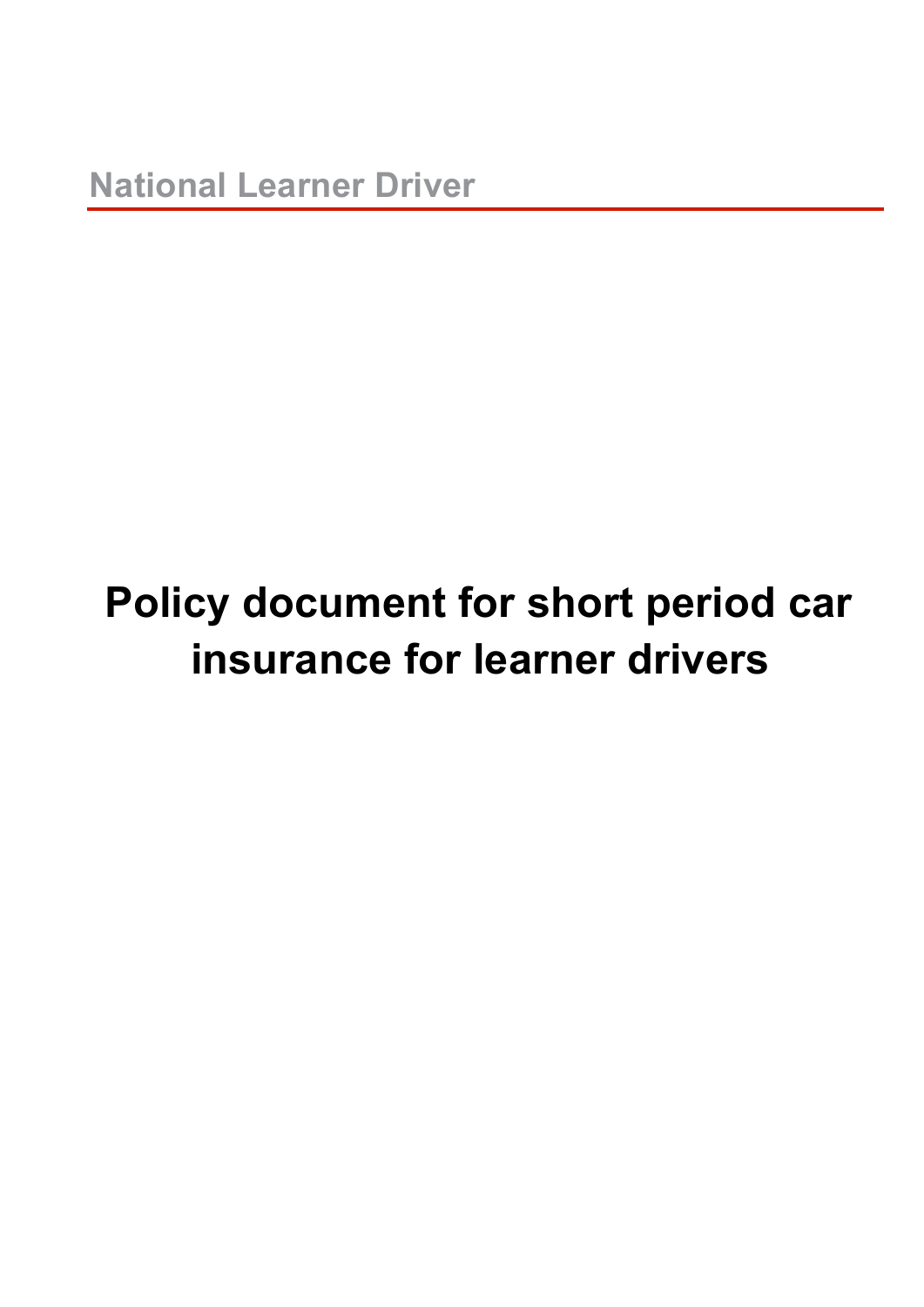

# **Introduction**

This is **your** National Learner Driver Insurance **policy**. This **policy** makes up **your** insurance documents. **You** should keep this **policy** in a safe place.

This **policy** describes the contract of insurance between **you** and **us** and it is important that **you** read it carefully to ensure it meet **your** needs.

The **policy** is designed to provide comprehensive cover when **you** are learning to drive in a **car** owned by a friend, relative or family member under the supervision of an **accompanying driver**, or when taking an official Driver and Vehicle Standards Agency (DVSA) practical driving test with a current qualified Driver and Vehicle Standards Agency (DVSA) Examiner.

The **policy** is not suitable if **you** own the **car you** are learning to drive in, or if the **car you** are learning to drive in does not have main insurance cover (in the name of the **car** owner) in place throughout the **period of insurance**.

In return for paying the premium, **we** will insure **you** under the terms and conditions of this **policy** for any insured event that takes place in the **period of insurance** within the **territorial limits**.

The **administrator** is 3XD Limited who administer **your policy** on behalf of National Learner Driver Insurance a trading name of Covered Insurance Services Ltd and **us**. Please contact the **administrator** as soon as practicably possible if **you** have any queries about any aspect of this **policy**.

## **Important Numbers**

If **you** need any more information about any aspect of this **policy** please call:

- (a) 0345 519 4969 for cover queries
- (b) 0333 555 5909 for claim queries

The lines are open 9am to 6pm Monday to Friday with emergency assistance for claim queries available 24 hours a day.

# **Information You Have Given Us**

In deciding to accept this policy and in setting the terms including premium **we** have relied on the information which **you** have provided to **us**. **You** must take care when answering any questions **we** ask by ensuring that any information provided is accurate and complete.

If **we** establish that **you** deliberately or recklessly provided **us** with untrue or misleading information **we** will have the right to:

- (a) treat this policy as if it never existed;
- (b) decline all claims; and
- (c) retain the premium;

If **we** establish that **you** carelessly provided **us** with untrue or misleading information **we** will have the right to:

- **(i)** treat this policy as if it never existed, refuse to pay any claim and return the premium **you** have paid, if **we** would not have provided **you** with cover;
- (ii) treat this policy as if it had been entered into on different terms from those agreed, if **we** would have provided **you** with cover on different terms;
- (iii) reduce the amount **we** pay on any claim in the proportion that the premium **you** have paid bears to the premium **we** would have charged **you**, if **we** would have charged **you** more.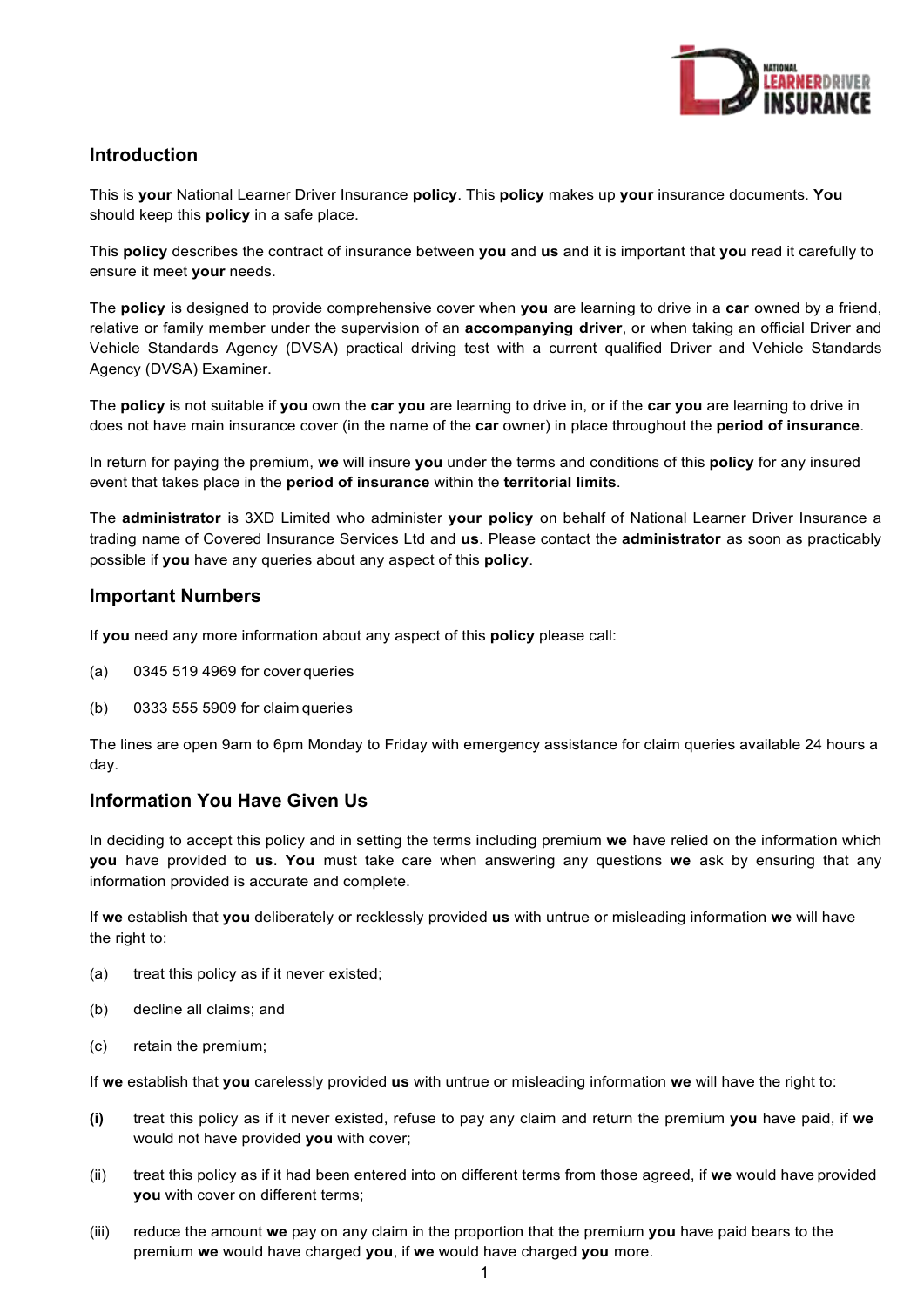

**We** will notify **you** in writing if (i), (ii) and/or (iii) apply.

If there is no outstanding claim and (ii) and/or (iii) apply, **we** will have the right to:

- (1) give **you** seven (7) days' notice that **we** are terminating this policy; or
- (2) give **you** notice that **we** will treat this policy and any future claim in accordance with (ii) and/or (iii), in which case **you** may then give **us** seven (7) days' notice that **you** are terminating this policy.

If this policy is terminated in accordance with (1) or (2), **we** will refund any premium due to **you** in respect of the balance of the **period of insurance**.

Under the Road Traffic Act 1991 or any subsequent or amending legislation, it is an offence to make any false statements or withhold any information in order to obtain a cover note or **certificate of insurance**.

# **Cancellation and Cooling-Off Period**

#### **(a) Applicable to Policies of 14 and 28 days**

#### **(i) Statutory Cancellation Rights – Cooling-Off Period**

There are no statutory cancellation rights under this **policy,** as all periods of cover will have ended within a period of thirty (30) days from the date of commencement.

#### **(ii) Your Right to Cancel**

**You** are entitled to cancel this **policy** by notifying **us** in writing or by telephone on 0345 519 4969. Any return of premium due to **you** will be calculated at a proportional daily rate depending on how long the **policy** has been in force unless **you** have made a claim in which case the full premium is due.

The **administrator** will charge **you** an administration fee of GBP 20 in the event **you** cancel the **policy**.

#### **(b) Applicable to Policies of 56, 84, 112 and 140 days**

#### **(i) Your Right to Cancel during the Cooling-Off Period**

**You** are entitled to cancel this **policy** by notifying **us** in writing or by telephone on 0345 519 4969 within fourteen (14) days of either:

- (1) the date **you** receive this **policy**; or
- **(2)** the start of **your period of insurance**

whichever is the later.

If this **policy** is cancelled before the start of **your period of insurance** a full refund of any premium paid will be made, otherwise any return of premium due to **you** will be calculated at a proportional daily rate depending on how long the **policy** has been in force unless **you** have made a claim in which case the full premium is due.

#### **(ii) Your Right to Cancel**

**You** are entitled to cancel this **policy** after the cooling-off period, if applicable, by notifying **us** in writing or by telephone on 0345 519 4969. Any return of premium due to **you** will be calculated at a proportional daily rate depending on how long the **policy** has been in force unless **you** have made a claim in which case the full premium is due.

The **administrator** will charge **you** an administration fee of GBP 20 in the event **you** cancel the **policy**.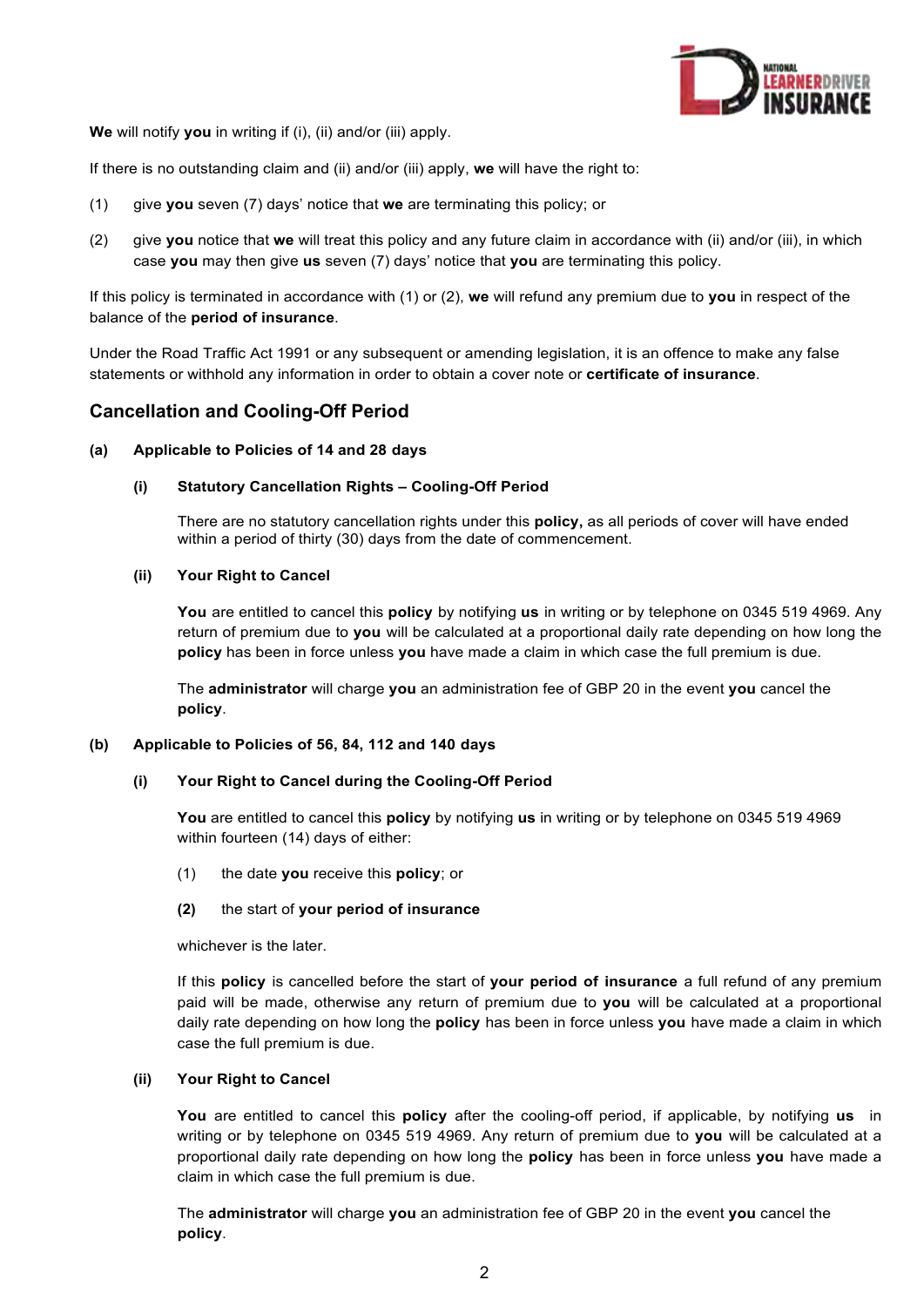

#### **(c) Our Right to Cancel**

**We** are entitled to cancel this **policy**, if there is a valid reason to do so, including for example:

- (i) any failure by **you** to pay the premium; or
- **(ii)** the **car you** are learning to drive in does not have main insurance cover (in the name of the **car** owner) in place throughout the **period of insurance**; or
- (iii) a change in risk occurring which means **we** can no longer provide **you** with insurance cover; or
- (iv) non-cooperation or failure to supply any information or documentation **we** request, such as details following an accident;

by giving **you** seven (7) days' notice in writing. Any return of premium due to **you** will be calculated at a proportional daily rate depending on how long the **policy** has been in force unless **you** have made a claim in which case the full premium is due.

(v) Where we reasonably suspect or have evidence of criminal or fraudulent activity, we may cancel your policy without any notice.

In the event that **we** cancel the **policy** as a result of the **car** not having main insurance cover in place the **administrator** will charge **you** an administration fee of GBP 20, **you** will not be charged a fee if **we** cancel for any other reason.

Under the Road Traffic Act 1991 or any subsequent or amending legislation, it is an offence not to surrender **your certificate or insurance** within seven (7) days of the cancellation date.

## **Change in Circumstances**

**You** must tell **Us** as soon as practicably possible of any changes in the information **You** have provided to **Us** which happens before or during any **Period of Insurance**.

If **you** change the **car** or purchase another **car** to which **you** want **your** existing cover to apply or make changes to the drivers, **your policy** will no longer be valid and claims will not be met until an updated **Certificate of Insurance**  has been issued.

When **we** are notified of a change **we** will tell **you** if this affects **your** policy. For example **we** may cancel **your**  policy in accordance with the Cancellation and Cooling-Off Provisions, amend the terms of **your** policy or require **you** to pay more for **your** insurance. If **you** do not inform **us** about a change it may affect any claim **you** make or could result in **your** insurance being invalid.

## **Third Party Rights**

A person who is not a party to this contract of insurance has no right under the Contracts (Rights of Third Parties) Act 1999 to enforce any term of this contract of insurance but this does not affect any right or remedy of a third party that exists or is available apart from that Act.

# **Data Protection Notice**

This Data Protection Notice explains how KGM and **Your** Insurers may use **Your** personal details. It tells **You** about the registers and databases that KGM and **Your** Insurers and others have in place that help to detect and prevent fraudulent applications and claims, and must be shown to any party related to this insurance. In accepting this Insurance it will be understood that **You** have read and accepted the terms of this Data Protection Notice.

All phone calls relating to applications and claims may be monitored and recorded and the recordings used for fraud prevention and detection, training and quality control purposes.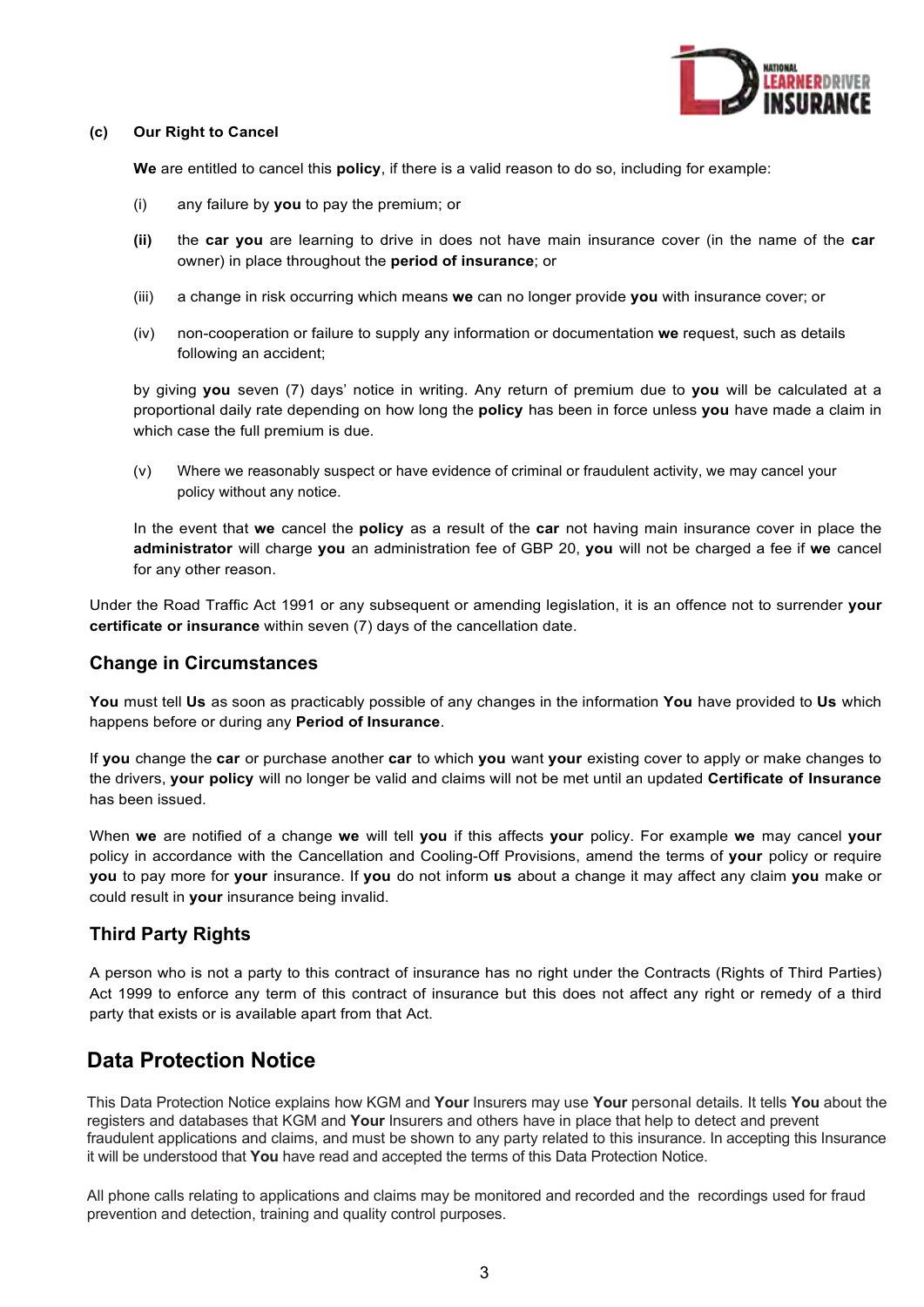

KGM and **Your** Insurers will process **Your** details in accordance with the Data Protection Act and/or other applicable legislation in force. It is necessary to collect **Your** personal data so that KGM and **Your** Insurers can assess the terms of **Your Policy** or handle any claims made. **Your** consent to use **Your** data is required.

**You** are entitled to receive a copy of the information KGM and **Your** Insurers hold about **You**. If **You** require a copy of **Your** data or have any questions please contact:

> **The Compliance Officer KGM Underwriting Services Ltd 2 nd Floor St James House 27-43 Eastern Road Romford Essex RM1 3NH E-Mail: DPO@KGMUS.co.uk**

For more information on the Data Protection Act **You** may also write to the Office of the Information Commissioner at:

**Wycliffe House Water Lane Wilmslow Cheshire SK9 5AF Tel: 0303 123 1113 or 01625 54 57 45 E- mail: mail@ico.gsi.gov.uk**

## **Your Data**

Please be aware that only where relevant KGM and **Your** Insurers use and may share **Your** details with approved organisations/bodies for the following purposes not limited to but including:

- **Underwriting**
- Fraud Prevention
- Claims Management
- Complaints Handling
- Electronic Licensing
- Continuous Insurance Enforcement
- Law enforcement (prevention, detection, apprehension and/or prosecution of offenders)
- The provision of government services aimed at reducing the level of uninsured driving

Dependant on the type of Insurance contract the organisations **Your** data may be shared with will include the following bodies/organisations:

- The Police for the purpose of law enforcement
- The Insurance Fraud Bureau for the purpose of fraud prevention
- The Claims & Underwriting Exchange for the purpose of fraud prevention
- Other Insurers for the purpose of claims and/or complaint resolution
- The Motor Insurance Anti Fraud & Theft Register for the purpose of fraud prevention
- The Motor Insurance Database (MID) for the purpose of statutory enforcement, fraud prevention & claims settlement
- The DVLA see MID
- The DVANI see MID
- Lloyds & FOS for the purpose of complaint resolution
- Employers Liability Tracing Office for the purpose of identifying the insurer concerned in the event of a claim
- Marine Mortgage Provider to confirm insurance is in place to the Mortgage provider
- Risk Management Consultants appointed by the Insurer for the purpose of risk review & management
- Crif for the purposes of identity validation and prevention of fraud
	- o As part of the identity verification process, **Your** information will be checked against a range of databases/registers and a 'soft footprint' will be left on **Your** credit file for a period of 12 months.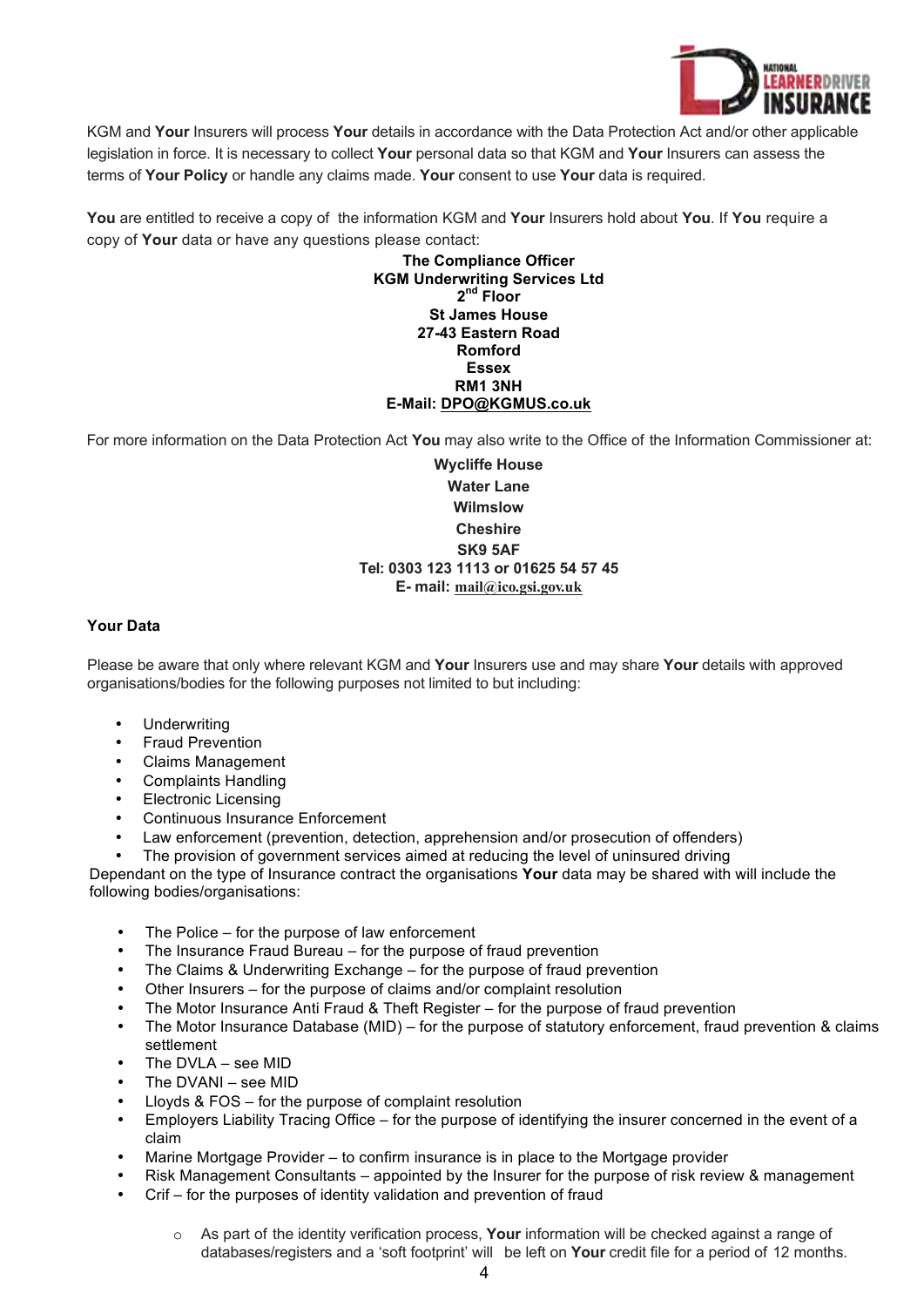

Unlike standard credit checks, soft footprints do not affect **Your** credit score and you are the only person who can view them on **Your** credit report.

Note – The above list is not exhaustive but is designed to cover the majority of cases. Any organisation not listed will be properly approved. Any organisations or bodies KGM share **Your** data with will only use **Your** data for the purposes set out in the KGM Privacy Policy which can be viewed on the KGM website at **www.kgminsurance.co.uk**. Before sharing **Your** data with any third party, KGM will ensure that the third party has the appropriate technical and organisation measures in place to protect **Your** data.

## **Fraud**

If **you**, or anyone acting for **you**, makes a fraudulent claim, for example a loss which is fraudulently caused and/or exaggerated and/or supported by a fraudulent statement or other device, **we**:

- (a) will not be liable to pay the claim; and
- (b) may recover from **you** any sums paid by **us** to **you** in respect of the claim; and
- (c) may by notice to **you** treat this **policy** as having been terminated with effect from the time of the fraudulent act.

If **we** exercise **our** right under (c) above:

- (i) **we** shall not be liable to **You** in respect of a relevant event occurring after the time of the fraudulent act. A relevant event is whatever gives rise to **our** liability under this **policy** (such as the occurrence of a loss, the making of a claim, or the notification of a potential claim); and.
- (ii) **we** need not return any of the premium paid.

## **Sanctions**

**We** shall not provide any benefit under this contract of insurance to the extent of providing cover, payment of any claim or the provision of any benefit where doing so would breach any sanction, prohibition or restriction imposed by law or regulation.

## **Law and Jurisdiction**

The parties are free to choose the law applicable to this **policy**. Unless specifically agreed to the contrary this **policy** shall be governed by the laws of England and subject to the exclusive jurisdiction of the courts of England and Wales.

## **Language**

Unless otherwise agreed, the language of this **policy** shall be English.

## **Anti-Fraud and Theft Registers**

**We** pass information to various Anti-Fraud and Theft Registers. The aim is to help **us** check information provided and to prevent fraudulent claims. When **we** will consider **your** request for cover **we** may search these registers. Under the conditions of this contract of insurance **you** must tell **us** about any incident (such as an accident or theft) whether or not it gives rise to a claim. When **you** tell **us** about an incident, **we** will pass information relating to it to the registers.

## **Motor Insurance Database**

**Your policy** details will be added to the Motor Insurance Database (MID) run by the Motor Insurers' Bureau (MIB). MID data may be used by the DVLA and the DVANI for the purpose of Electronic Vehicle Licensing and by the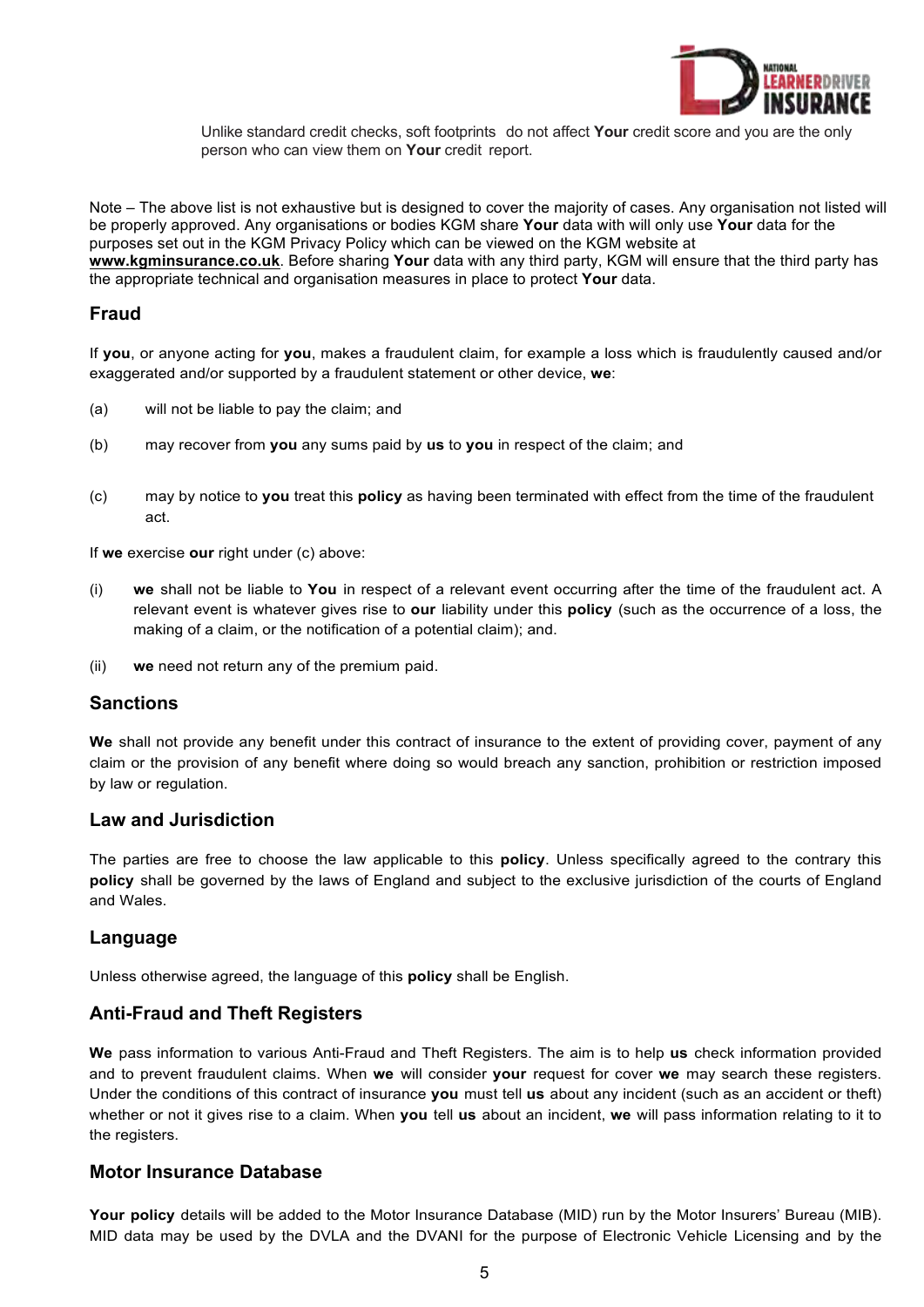

police for the purposes of establishing whether a driver's use of the vehicle is likely to be covered by a motor insurance policy and/or for preventing and detecting crime. If **you** are involved in an accident in the United Kingdom or abroad, other United Kingdom insurers' and the MIB may search the MID to obtain relevant policy information. Persons pursuing a claim in respect of a road traffic accident including citizens of other countries may also obtain relevant information which is held on the MID. **You** can find out more about this from **us** or at www.mib.org.uk

# **Telephone Call Recording**

For **our** joint protection and for the use of quality control and staff training, telephone calls may be recorded and/or monitored by the **administrator**.

# **Complaints Procedure**

It is **our** intention to provide a high level of service at all times. However if **you** have reason to make a complaint about **our** service **you** should contact the administrator immediately using the contact details on the first page of this document

**You** may be entitled to refer the matter subsequently to the Financial Ombudsman Service. **You** can contact the Financial Ombudsman Service by telephone on 0800 023 4567 or online and further information is available at http://www.financial-ombudsman.org.uk/. If **you** do decide to refer any matter to the Financial Ombudsman Service **your** legal rights will not be affected. **We** will provide a summary of **our** complaints handling procedures should **you** make a complaint which **we** cannot resolve informally and at any other time, upon **your** request.

**If you wish to make a complaint and your policy incepted on or prior to the 31st December 2019, you can do so at any time be referring the matter to:**

**Complaints** KGM Motor, St James House 27-43 Eastern Road Romford, RM1 3NH Telephone Number: 020 8530 7351 Email address: mailto:compliance.kgm@kgmus.co.uk

In the event **you** remain dissatisfied **you** can refer the matter to the Complaints Team at Lloyd's: Complaints Team Lloyd's, One Lime Street London, EC3M 7HA

Telephone Number: 020 7327 5693 Email address: complaints@lloyds.com

Details of Lloyd's complaints procedures are set out in a leaflet "Your complaint - How We Can Help" available at www.lloyds.com/complaints and are also available from the above address. If **you** remain dissatisfied after Lloyd's has considered your complaint, **you** may have the right to refer **your** complaint to the Financial Ombudsman Service. The Financial Ombudsman Service is an independent service in the UK for settling disputes between consumers and businesses providing financial services.

## **If you wish to make a complaint and your policy incepted on or after the 1st January 2020, you can do so at any time be referring the matter to:**

Complaints, KGM Motor Insurance, St James House, 27-43 Eastern Road, Romford RM1 3NH.

Tel: 020 8530 7351; Fax: 020 8530 7037; e-mail: compliance.kgm@kgmus.co.uk.

**We** will attempt to resolve **your** complaint as soon as possible within 3 days, however if this is not possible, **we** will get in touch and advise **you** of next steps. If **we** are unable to resolve your complaint or **you** are dissatisfied with **our** decision **you** may have the right to refer **your** complaint to the Financial Ombudsman Service.

The Financial Ombudsman Service is an independent service in the UK for settling disputes between consumers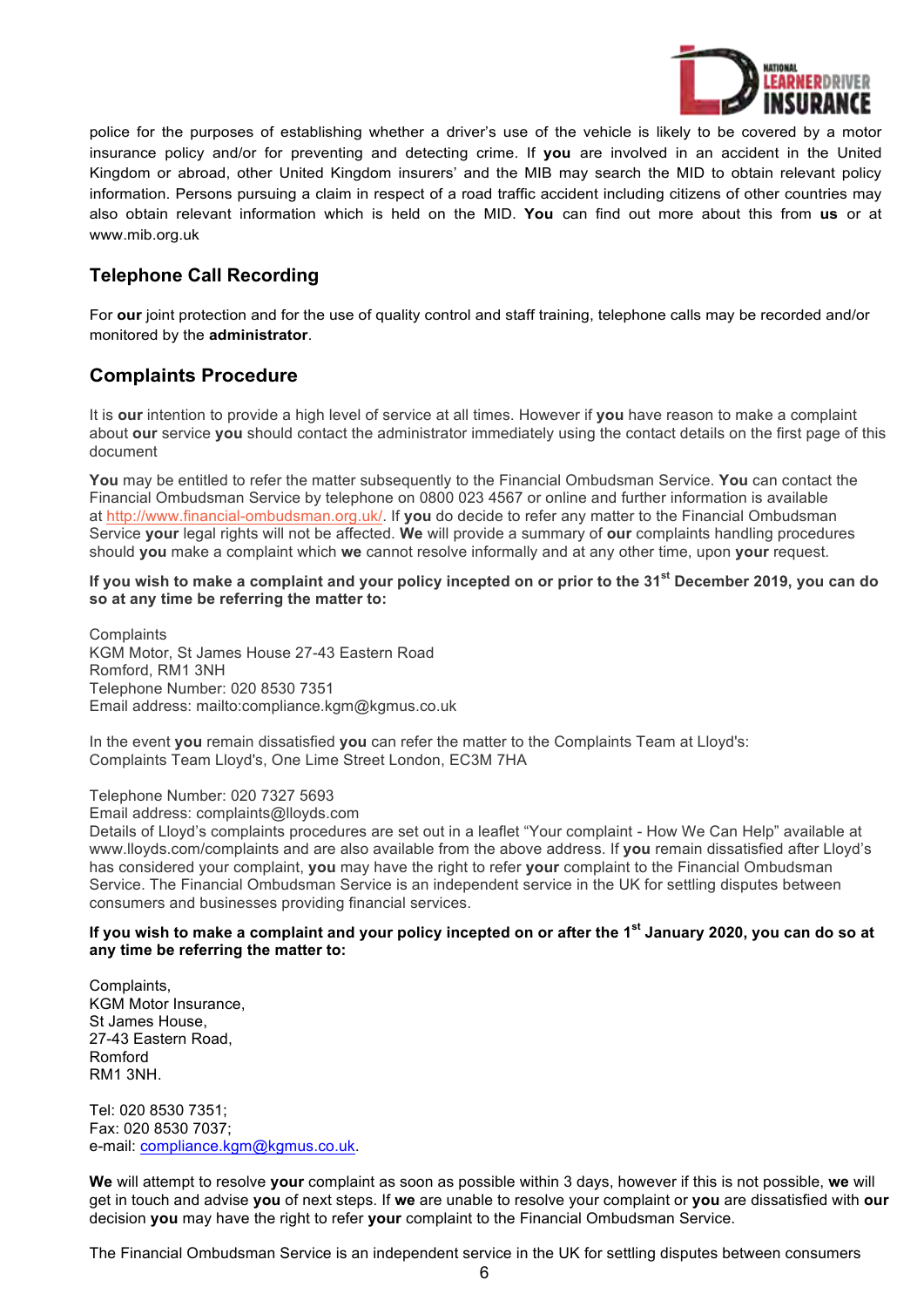

and businesses providing financial services. **You** can find more information on the Financial Ombudsman Service at www.financial-ombudsman.org.uk.

The Financial Ombudsman Service, Exchange Tower, London E14 9SR.

Tel: 0800 023 4567 or 0300 123 9 123; e-mail: complaint.info@financial-ombudsman.org.uk.

Further details will be provided at the appropriate stage of the complaint process. This procedure is without prejudice to your rights to take legal proceedings.

## **Compensation**

In the event that KGM Motor is unable to meet its liabilities and pay a claim you may be entitled to compensation from the Financial Services Compensation Scheme. Further information about the scheme is available on the FSCS website at www.fscs.org.uk or you can contact them on 0800 678 1100 or 020 7741 4100.

Underwritten by QIC Europe Limited – QIC Europe Limited is authorised and regulated by the Malta Financial Services Authority and is subject to limited regulation by the UK's Financial Conduct Authority and the Prudential Regulation Authority under Firms Registration Number (FRN) 659521. QIC Europe Limited is licensed in accordance with the Insurance Business Act, 1988 (Chapter 403, Laws of Malta) to carry out insurance and reinsurance business.

## **Regulatory Information**

KGM Motor is a brand name for business written by KGM Underwriting Services Limited. KGM Underwriting Services Limited is authorised and regulated by the Financial Conduct Authority, FCA Firm Reference Number 799643.

The **administrator** is authorised and regulated by the Financial Conduct Authority (Firm Reference No 469379). Their registered office is PO Box 672, Longridge, Preston, PR3 8AD. Registered in England No. 5729788.

Covered Insurance Services Limited is an appointed representative of 3XD Limited and is authorised and regulated by the Financial Conduct Authority (Firm Reference No. 481479). Their registered office is 21 Lodge Lane, Grays, Essex, RM17 5RY. Registered in England No. 5119027.

**You** can check this out on the FCA's website at www.fca.org.uk which includes a register of all the firms they regulate or by calling the FCA on 0800 111 6

## **Definitions**

Throughout this **policy** there are special words shown in **bold type**. Wherever **we** use these words in this **policy** they will always have the following meanings:

#### **Accompanying Driver**

A person who is supervising **you** whilst learning to drive who holds a current full UK/EU/EEA Driving Licence, is over 25 years of age and has held a full UK/EU/EEA Driving Licence for a minimum of 3 years and has been a resident in the United Kingdom for a minimum of 2 years or a current qualified Driver and Vehicle Standards Agency Examiner or current DVSA registered qualified Approved or Potential Driving Instructor (ADI/PDI).

#### **Act of Terrorism**

An act or series of acts, including the use of force or violence, of any person or group(s) of persons, whether acting alone or on behalf of or in connection with any organisation(s), committed for political, religious or ideological purposes including the intention to influence any government and/or put the public in fear for such purposes.

#### **Administrator**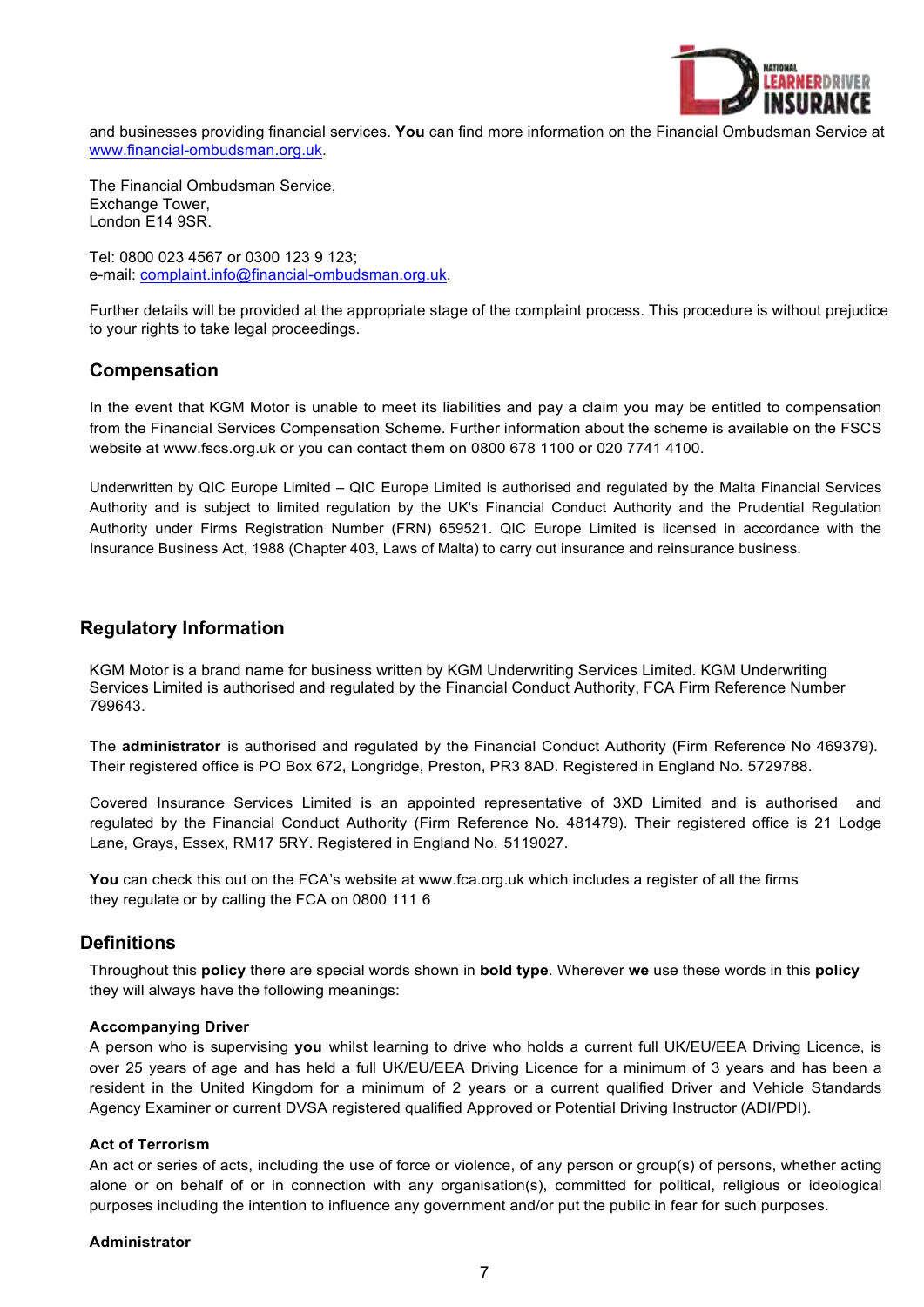

#### 3XD Limited

#### **Car**

Any **car** shown in the current **schedule** or as otherwise described in the current **certificate of insurance**, details of which have been supplied to and accepted by **us**.

#### **Certificate of Insurance**

Evidence in writing (including delivery by e-mail) of the existence of motor insurance as required by law. It shows who is entitled to drive the **car** and the purposes for which the **car** can be used. Any reference in such **certificate of insurance** to the "policy" shall mean the insurance cover provided by this **policy**.

#### **Endorsement**

A change to the terms of the **policy** that overrides the standard **policy** wording and is printed on or issued with **your schedule**.

#### **Excess**

The amount **you** must personally pay towards the cost of a claim.

#### **Market Value**

The cost of replacing the **car** at the time loss or damage occurred taking into account its make, model, age, type, mileage, condition and circumstances of purchase. This shall not exceed the estimate of value that **you** last gave to **us**.

#### **Period of Insurance**

The length of time covered by the **policy** as shown on **your schedule**.

#### **Policy**

The statement of cover provided in this document, **your schedule**, **your certificate of insurance** and any **endorsements**.

#### **Schedule**

The document **we** send **you** containing **your** details and details of the premium paid, the **car** and cover. It will also show any variations to the terms of the **policy** and it may be replaced by an amended **schedule** where there is a change in any detail of the **policy**.

#### **Territorial Limits**

England, Scotland, Wales, the Isle of Man, the Island of Guernsey, the Island of Jersey and the Island of Alderney.

#### **We/Our/Us**

KGM Motor

#### **You/Your**

The person named as the insured and/or policyholder in any **certificate of insurance**, **schedule** or renewal notice applying to this **policy**.

## **Section 1 – Damage to the Car**

If the **car** is damaged whilst **you** are driving under the supervision of an **accompanying driver** it will be **our**  decision whether to repair, replace it or pay in cash the amount of the damage. The most **we** will pay is the **market value** of the **car** and its fitted accessories (excluding **car** telephones, mobile telephones, electronic navigation aids or any similar equipment) at the time of the damage.

#### **Excess**

The **excess** under this section is £300. If **we** pay this sum on **your** behalf **you** will have to repay **us**.

#### **Conditions**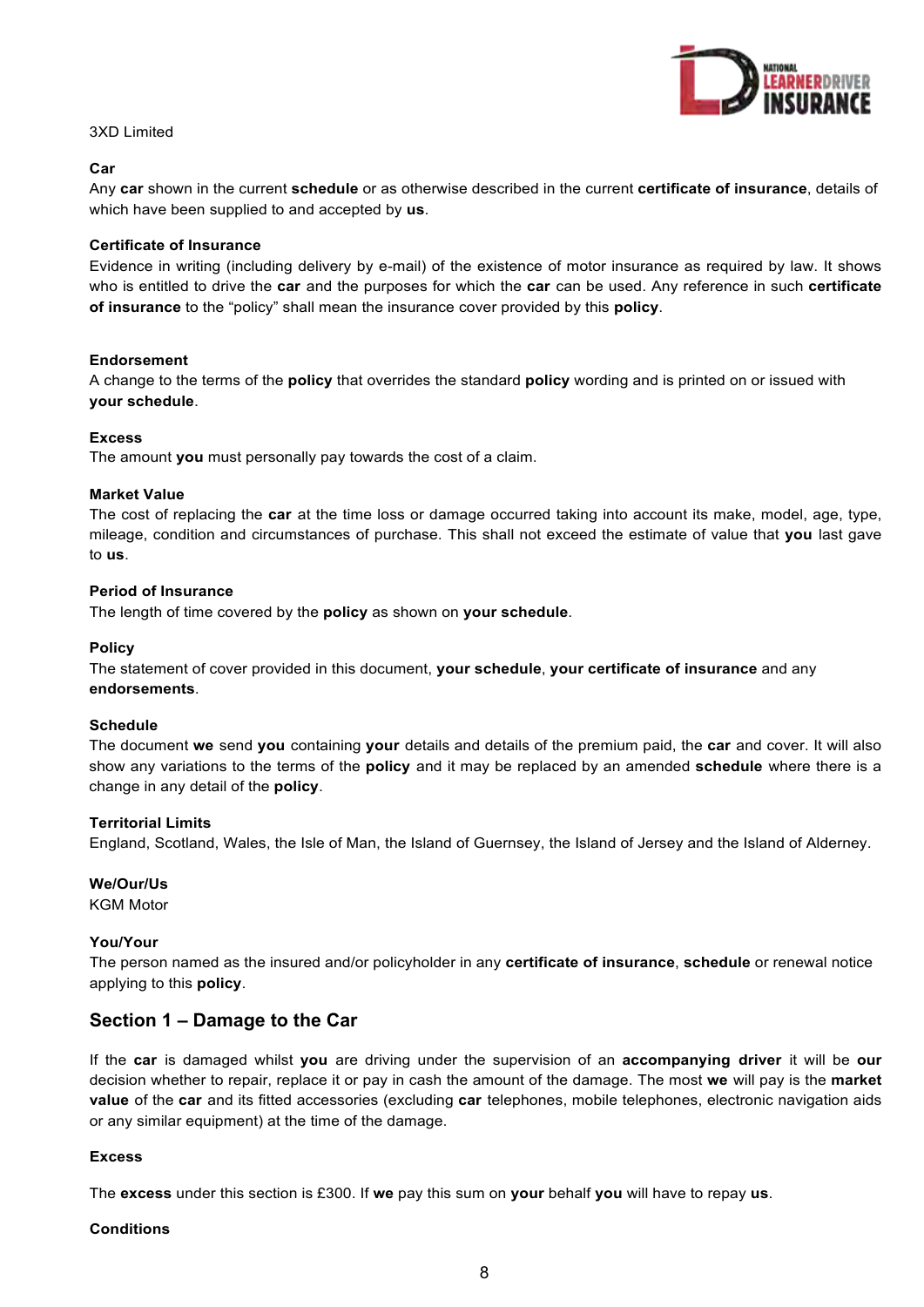

If the **car** was purchased new in the **territorial limits** and during the period of one (1) year from its first registration it is damaged and the estimated cost of repairs exceeds 60% of the manufacturer's recommended retail price (inclusive of tax) at the time of such damage **we** will at **your** request replace the **car** with a new **car** of identical make and model provided such identical make and model is still available from stock in the United Kingdom. Should **you** not exercise this option, or if the identical make and model is no longer available, **we** will pay a sum equivalent to the **market value** of the **car**. If the **car** is the subject of a Hire Purchase or Leasing agreement **we**  reserve the right to make any payments to the legal owner which will be a complete discharge of **our** obligations under this section.

#### **Exclusions**

**We** will not pay:

- (1) for loss of use of the **Car**;
- (2) for depreciation;
- (3) more than the manufacturer's last list price of any part or accessory;
- (4) for wear and tear being a reduction in value through age, natural deterioration, ordinary use, depreciation due to use, lack of maintenance or damage which happens gradually over a period of time, mechanical, electrical, electronic or computer breakdowns, failures and breakages, or breakages of any part directly due to application of brakes or to road shocks;
- (5) for damage to tyres caused by braking, punctures, cuts or bursts;
- (6) for any reduction in the **market value** of the car as a result of repairs to the **car**;
- (7) for audio and visual equipment and components, cassettes, tapes and discs (see section 5);
- (8) for any fixtures and fittings of a motorised caravan unless such fixtures and fittings were supplied by the manufacturer with the **car** when new;
- (9) for any loss or damage directly occasioned by pressure waves caused by aircraft and other aerial devices travelling at sonic or supersonic speeds;
- (10) for the cost of draining and cleaning or the cost of repairs for any damage to the **car** as a result of the incorrect type or grade of fuel being used.

# **Section 2 – Fire and Theft cover**

If the **car** is lost or damaged whilst **you** are driving under the supervision of an **accompanying driver** by:

- (1) fire, lightning, self-ignition or explosion; or
- (2) theft or any attempted theft.

It will be **our** decision whether to repair, replace it or pay in cash the amount of the loss or damage. The most **we**  will pay is the **market value** of the **car** and its fitted accessories (excluding car telephones, mobile telephones, electronic navigation aids or any similar equipment) at the time of the loss or damage.

If the **car** is lost by theft **we** will only make payment if it has not been recovered within forty-two (42) days of the date upon which the theft was reported to **us**.

#### **Excess**

The **excess** under this section is £300. If **we** pay this sum on **your** behalf **you** will have to repay **us**.

#### **Conditions**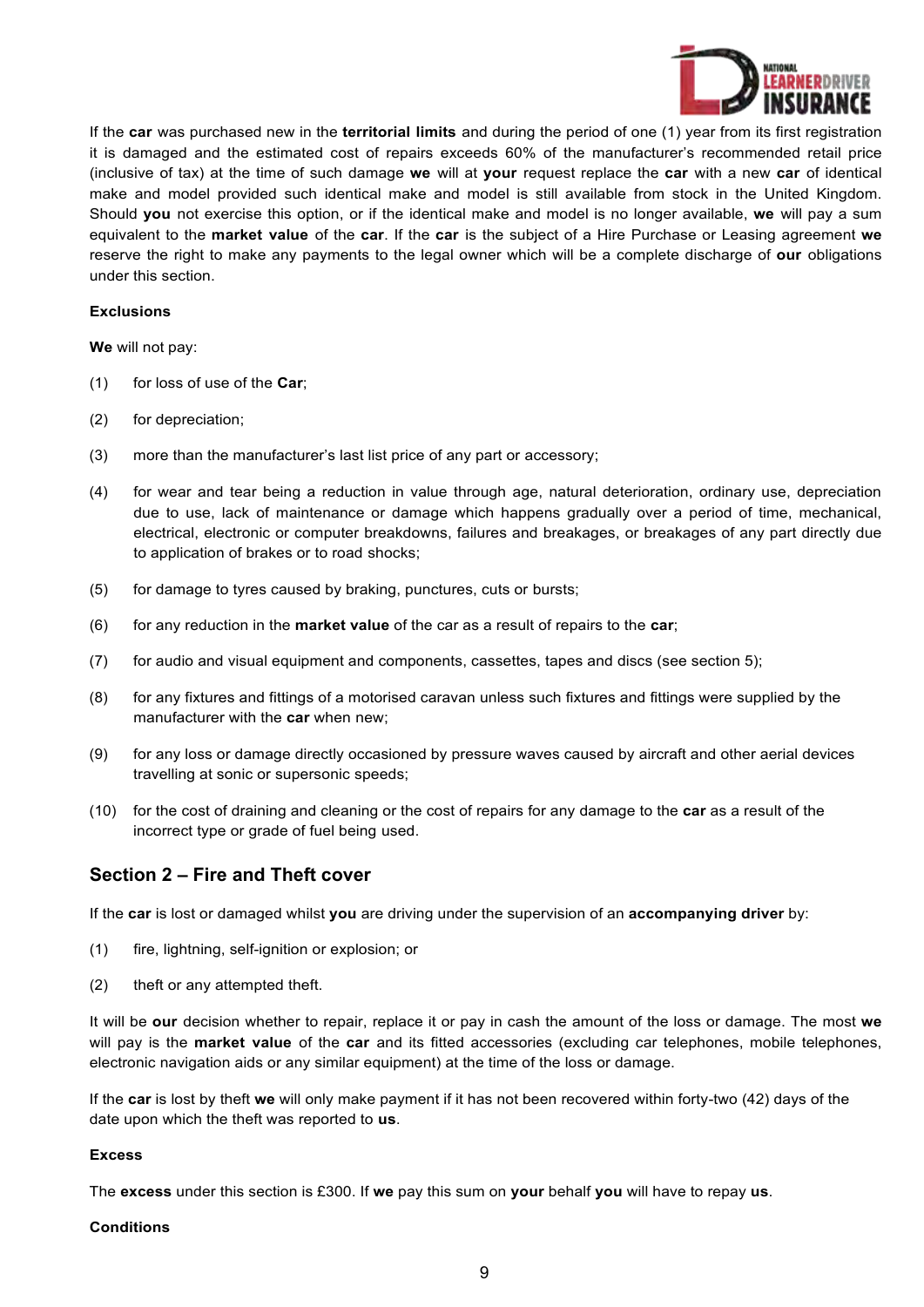

If the **car** was purchased new in the **territorial limits** and during the period of one (1) year from its first registration it is:

- (1) damaged by fire; or
- **(2)** lost by theft and not recovered within forty-two (42) days of the date on which theft is reported to **us**

**We** will at **your** request replace the **car** with a new **car** of identical make and model provided such identical make and model is still available from stock in the United Kingdom. Should **you** not exercise this option, or if the identical make and model is no longer available, **we** will pay a sum equivalent to the **market value** of the **car**. If the **car** is the subject of a Hire Purchase or Leasing agreement **we** reserve the right to make any payments to the legal owner which will be a complete discharge of **our** obligations under this section.

#### **Exclusions**

**We** will not pay:

- (1) for loss of use of the **Car**;
- (2) for depreciation;
- (3) more than the manufacturer's last list price of any part or accessory;
- (4) for loss of the car by deception by any purported purchaser or their agent or loss of proceeds of sale;
- (5) for any loss or damage by the theft or attempted theft whilst the ignition keys of the car have been left in or on the car;
- (6) for any reduction in the **market value** of the car as a result of repairs to the **car**;
- (7) for audio and visual equipment and components, cassettes, tapes and discs (see section 5);
- (8) for any fixtures and fittings of a motorised caravan unless such fixtures and fittings were supplied by the manufacturer with the **car** when new;

## **Section 3 – Third Party cover**

**We** will insure **you** for all amounts **you** may be legally liable to pay in respect of:

- (1) death of or injury to any person; and
- (2) accidental damage to any person's property up to a maximum of £20,000,000 in respect of one accident or series of accidents arising out of one event;

involving the **car** but only if:

- (a) **your certificate of insurance** allows,
- (b) **you** are using the **car** with the owner's permission for the purposes of learning to drive and
- (c) **you** were being supervised by the **accompanying driver** at the time of the event.

**We** will also insure any passenger in or getting into or out of the **car**.

#### **Exclusions**

**We** will not provide cover under this section:

(1) in respect of loss of or damage to any **car** or trailer which **you** or any person covered under this **policy** is driving or towing;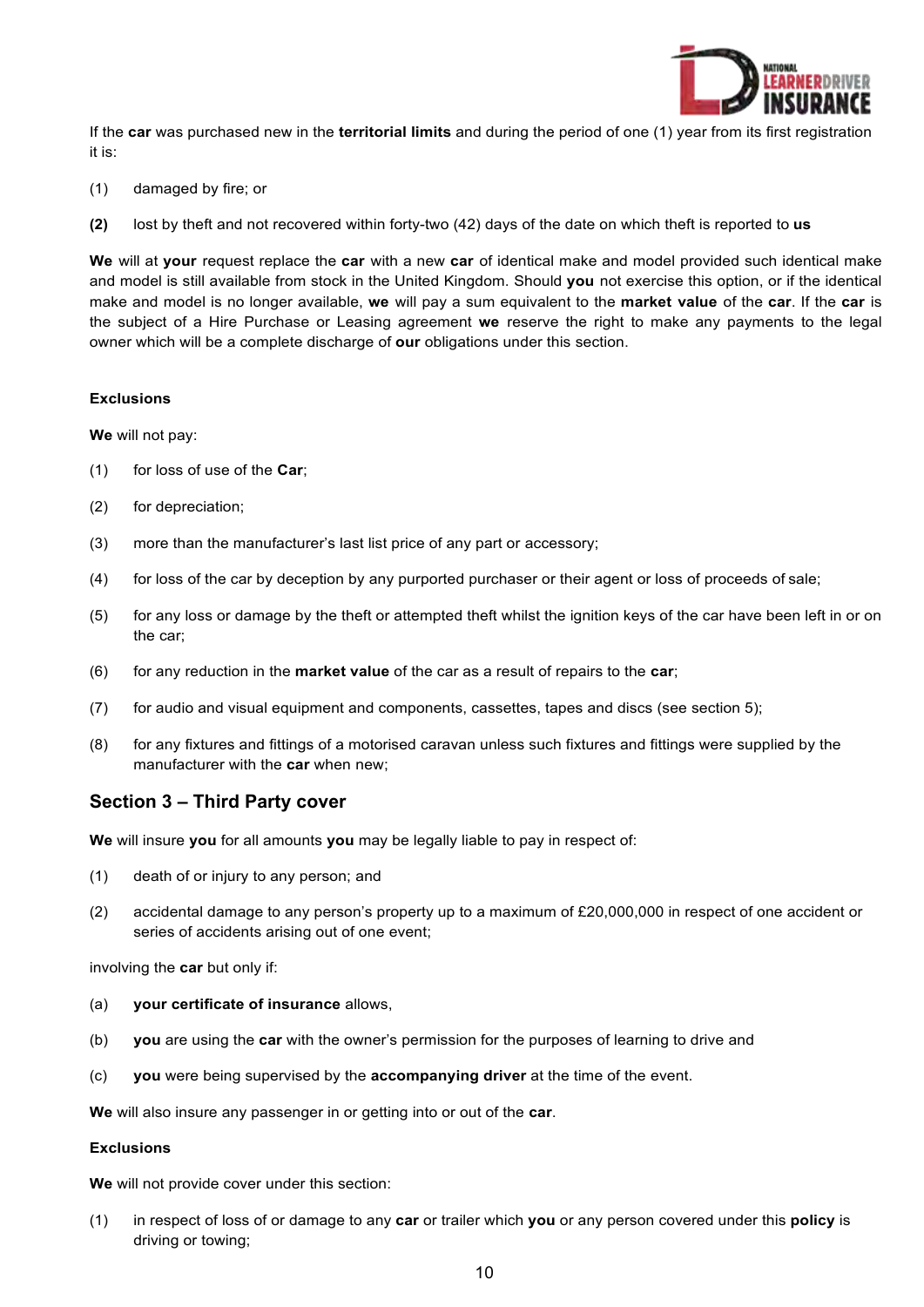

- (2) in respect of death of or injury to anyone while they are working for **you** or any other person covered by this **policy**, except as set out in the Road Traffic Act 1991 or any subsequent or amending legislation;
- (3) for damage to property or injury to animals owned or held in the trust, custody or control of **you** or any other person covered by this **policy**;
- (4) if anyone driving the **car** has never held a licence to drive it or who is disqualified from holding or obtaining such a licence;
- (5) to anyone entitled to cover under any other contract of insurance;
- (6) to anyone who fails to comply with all the terms, exclusions, conditions and **endorsements** of this **policy** as far as they can apply;
- (7) for loss or damage by pollution or contamination however caused other than to meet the requirements of the Road Traffic Act 1991 or any subsequent or amending legislation. For the purposes of this exclusion, pollution or contamination shall be deemed to mean all:
	- (a) pollution or contamination of buildings or other structures or of water or land or the atmosphere and
	- (b) death, bodily injury, illness, loss or damage directly or indirectly caused by such pollution or contamination;
- (8) for any claim arising during or in consequence of an **act of terrorism** other than to meet the requirements of the Road Traffic Act 1991 or any subsequent or amending legislation.

## **Section 4 – Legal Costs**

In dealing with or defending any claim under this **policy we** will pay at **our** discretion:

- (1) solicitors fees for representation at any Coroner's Inquest or Fatal Accident Inquiry or for defence of proceedings at any Court of Summary Jurisdiction;
- (2) any other legal costs and expenses agreed by **us** in writing; or
- (3) legal costs agreed by **us** in writing to defend any person covered by this **policy** against proceedings arising from any death.

## **Section 5 – Audio and Visual Equipment**

**We** will provide cover in respect of loss of or damage to audio and visual equipment and components (excluding **car** telephones, mobile telephones, cassettes, tapes and discs) up to £800 whilst such equipment and components are permanently fitted to the **car**.

#### **Excess**

The **excess** for theft or attempted theft under this section is £300. If **we** pay this sum on **your** behalf **you** will have to repay **us**.

#### **Exclusions**

**We** will not provide cover under this section if the **car** is an open or convertible **car**.

## **Section 6 – Personal Belongings**

**We** will pay up to a maximum of £100 in respect of any loss of or damage to personal belongings whilst in the **car**.

#### **Exclusions**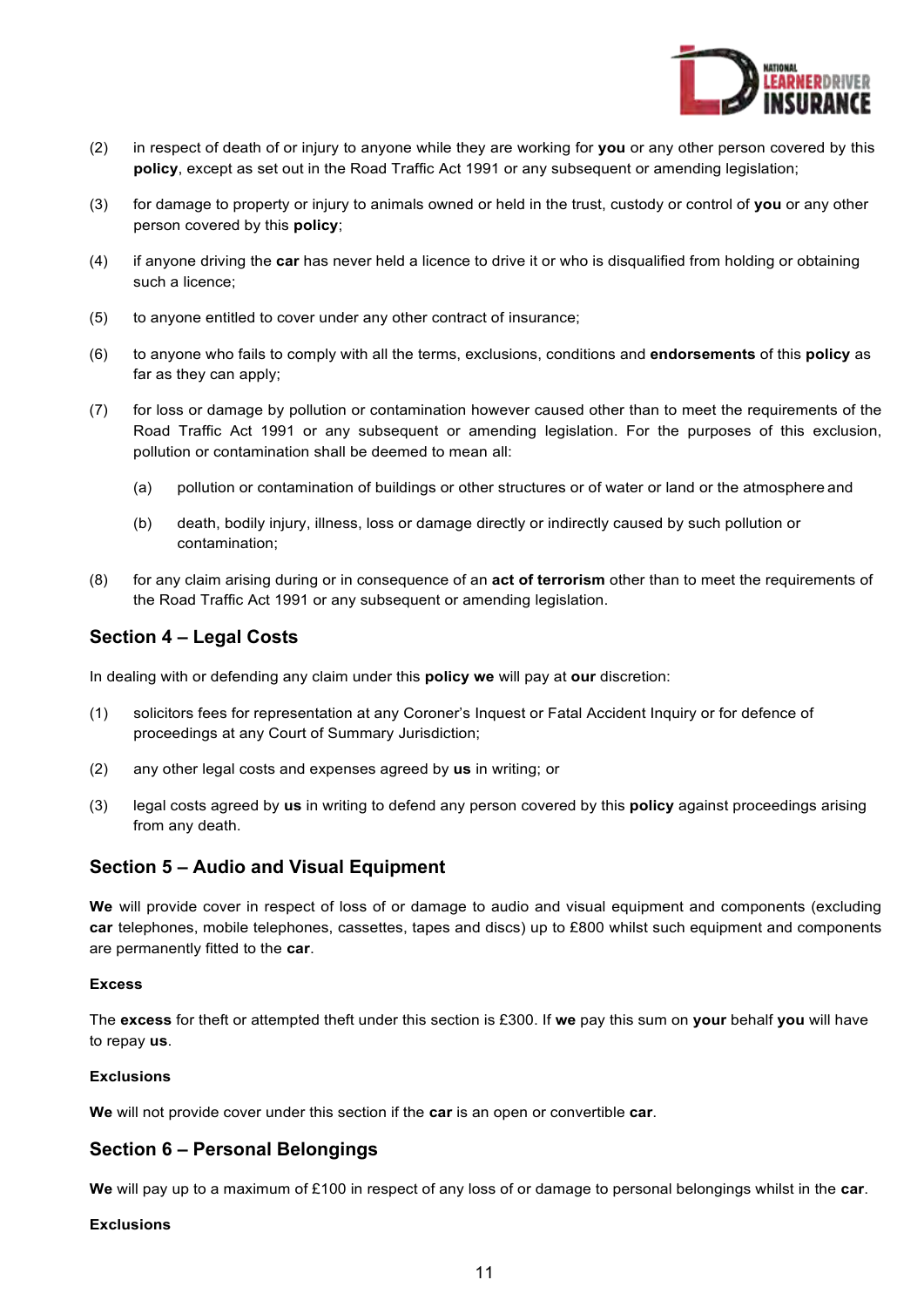

**We** will not pay for:

- (1) loss of or damage to goods or samples carried in connection with any business or trade;
- (2) loss of or damage to money, credit cards, stamps, tickets, documents, securities, jewellery, furs of any description, **car** telephones, mobile telephones, electronic navigation aids or any similar equipment;
- (3) loss or damage to audio and visual equipment and components, cassettes, tapes and discs (see section 5);
- (4) theft of any property carried in an open or convertible **car** unless stolen from a locked boot or locked glove compartment.

# **Section 7 – Medical Expenses**

If any person in the **car** is injured in an accident whilst **you** are driving under the supervision of an **accompanying driver we** will pay the medical expenses incurred up to £250 for each person injured.

# **Section 8 – Emergency Treatment**

**We** will pay for emergency medical treatment as required by the Road Traffic Act 1991 or any subsequent or amending legislation.

## **Territorial Limits**

This **policy** only applies in the **territorial limits**. There is no cover provided for foreign use and transit.

## **Permitted drivers and use of the insured car**

For cover to be operative at the time of any incident likely to give rise to a claim under this **policy you** must at the time of such incident hold a current United Kingdom Provisional Driving Licence and either:

- (1) be in the process of taking an official Driver and Vehicle Standards Agency (DVSA) practical driving test; or
- (2) be driving under the supervision of an **accompanying driver**.

## **Driving by the accompanying driver**

Cover is extended to allow the **accompanying driver** to drive only in the following circumstances:

- (1) while **you** are receiving driving tuition in the **car** or undergoing an official Driver and Vehicle Standards Agency (DVSA) practical driving test and it is necessary in exceptional circumstances for the **accompanying driver** to drive the **car** in order to:
	- (a) complete the journey;
	- (b) return the **car** to the driving test centre; or
	- (c) return the **car** to **your** home or its normal garaging address;
- (2) if **you** pass **your** official DVSA practical driving test and the **accompanying driver** returns the **car** to **your** home or its normal garaging address.

# **After completing your DVSA Practical Driving Test**

All cover under the **policy** will cease as soon as **you** pass **your** Driver and Vehicle Standards Agency (DVSA)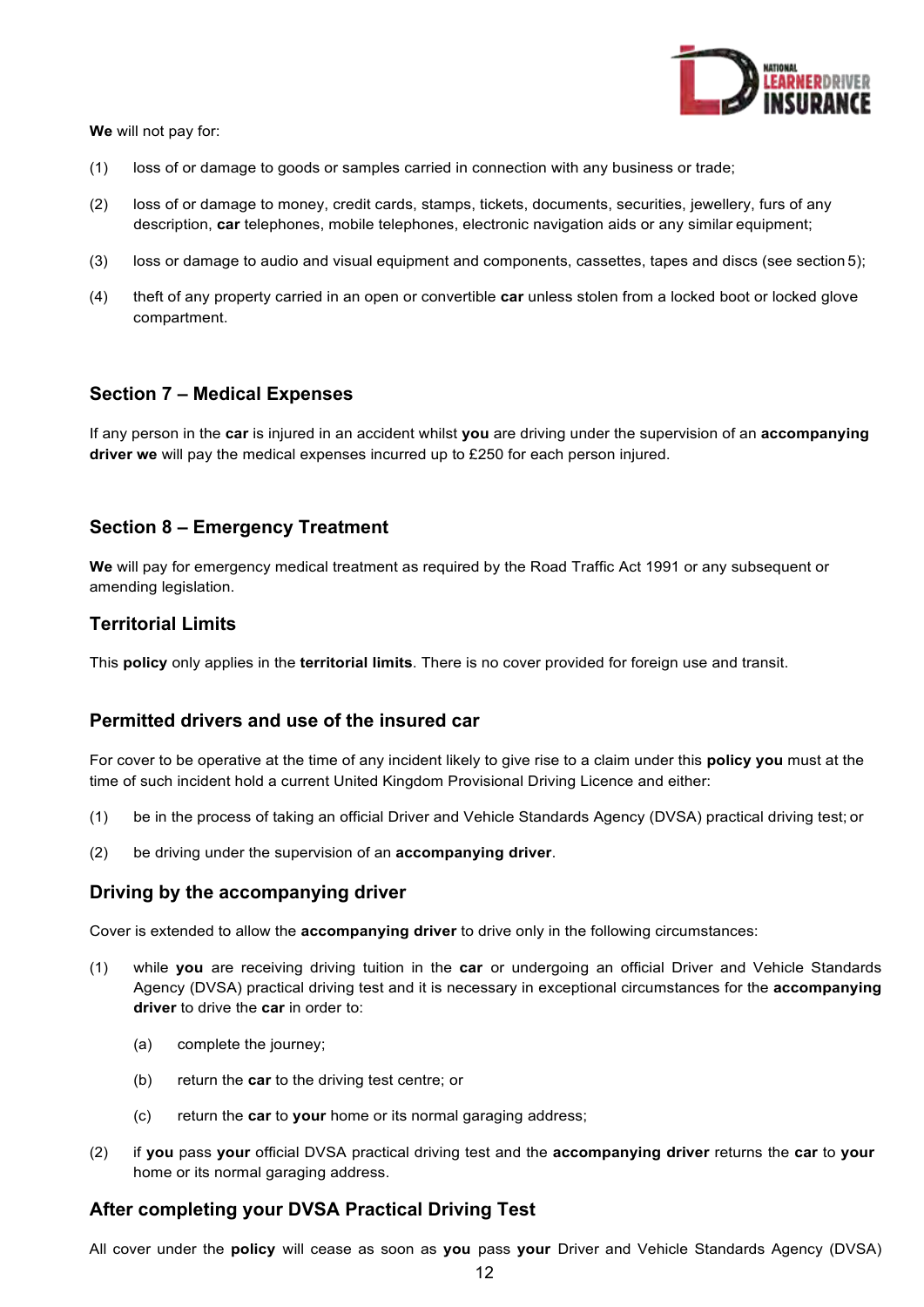

practical driving test other than the limited cover shown above and **you** must return **your certificate of insurance**  to the **administrator** for cancellation as soon as practicably possible. Any return of premium due to **you** will be calculated at a proportional daily rate depending on how long the **policy** has been in force unless **you** have made a claim in which case the full premium is due.

# **General Exclusions**

**We** will not provide cover:

- (1) while the **car** is being
	- (a) used for any purpose not permitted by **your certificate of insurance** or any **endorsement**; or
	- (b) driven by any person not permitted to drive by **your certificate of insurance** or any **endorsement**; or
	- (c) driven with a load or a number of passengers which is unsafe or greater than the manufacturer's specifications; or
	- (d) driven in an unroadworthy, unsound, unsafe or damaged condition.
- (2) except as so far as is necessary by the Road Traffic Act 1991 or any subsequent or amending legislation for any claim occasioned by or arising from:
	- (a) war, invasion, hostilities (whether war has been declared or not), acts of foreign enemy, civil war, revolution, rebellion, insurrection, military or usurped power; or
	- (b) confiscation or requisition or destruction of or damage to property by order of any Government or Public Authority
- (3) in respect of any liability accepted by agreement which would not have attached in the absence of such agreement
- (4) for loss or destruction of or damage to any property whatsoever, or any loss or expense whatsoever resulting or arising therefrom or any legal liability of whatsoever nature directly or indirectly caused by or contributed to by or arising from:
	- (a) ionising radiations or contamination by radioactivity from any irradiated nuclear fuel or from any nuclear waste from the combustion of nuclear fuel; or
	- (b) the radioactive, toxic, explosive or other hazardous properties of any explosive nuclear assembly or nuclear component thereof.
- (5) for any direct or indirect loss or for damage caused to any aircraft, while the **car** is in the part of an airport, aerodrome, airfield, military base, naval base or establishment provided for the take-off and landing of aircraft or the movement of aircraft on the surface, aircraft parking aprons including the associated surface roads and ground equipment parking areas, and those parts of passenger terminals of an international airport which come within the Customs examination area.
- (6) for any claim occasioned by or arising from suicide or attempted suicide, except so far as is necessary to satisfy the Road Traffic Act 1991 or any subsequent or amending legislation.

# **General Conditions**

- (1) If the **car** is lost or should **we** elect to treat it as a total loss the current **certificate of insurance** must be returned to **us** before **we** make any payment in respect of the loss.
- (2) **You** are required to take all practical precautions to safeguard the **car** from loss or damage and maintain the **car** in a roadworthy condition being a sound, safe and efficient condition. **We** shall have at all times free access to allow an authorised representative to examine the **car**.
- (3) **We** will not provide insurance to anyone entitled to cover under any other contract of insurance.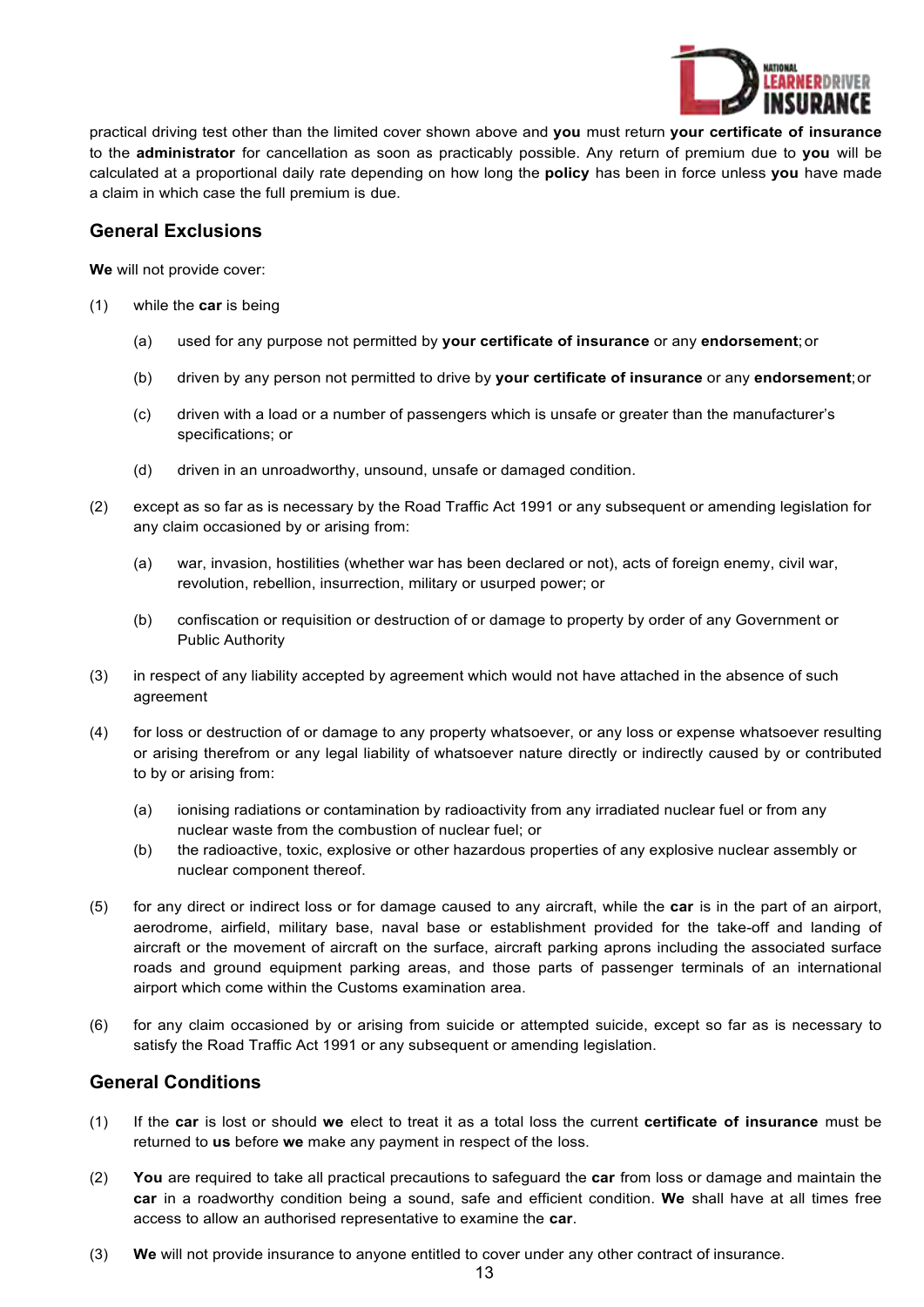

- (4) **We** will not provide cover under this **policy** unless **you** have complied with all the terms, provisions, conditions and **endorsements**.
- (5) If **we** make a payment in accordance with the law of any country in which this **policy** operates and such payment is not covered by the **policy**, **you** will have to repay **us**.
- (6) **We** will not provide cover under this **policy** to **you** or any person permitted to drive unless the terms, conditions and limitations of **your** or their Driving Licence are complied with and the **car** has a valid MOT certificate where appropriate.
- (7) **You** are required to display at all times L whilst driving. The letter L must conform to the Driver and Vehicle Standards Agency (DVSA) current statutory guidance for L plate sizes and appear as red on a white background, in clearly visible vertical positions to the front and rear of the car. "L" plates should be removed or covered when not being driven by **you**.

## **What to do if you have an accident**

- (1) Do not drive away. **You** must stop if any person or animal has been hurt or if any vehicle or property has been damaged.
- (2) Ask for the names and addresses of any other drivers or pedestrians. If there is another driver involved, ask for the name of their insurance company and their insurance reference number.
- (3) If the accident has damaged another vehicle, property or animal, **you** must give **your** name, address, car registration number and show **your certificate of insurance** to anyone who needs it. If anyone other than **you** is injured, **you** must show **your certificate of insurance** to the police.
- (4) Write down the names and addresses of any witnesses.
- (5) Draw a diagram of the scene to show as much information as possible.
- (6) If **you** have a camera or a mobile phone with **you**, take photographs of the damage and all passengers in the other vehicle.
- (7) Do not admit **you** were at fault in any way or offer to make a payment. If any other person does this, remember to report this to **us**.
- (8) If **you** receive any writ, summons or correspondence from anyone else or their representative, send it to **us** as soon as practicably possible. **You** must tell **us** if there is going to be any police action.

## **How to make a claim**

If **you** need to make a claim, please phone **us** as soon as practicably possible on 0333 555 5909.

**You** must take all practical steps to ensure the safety of the damaged **car** and its accessories. **We** will not pay for any increase in damage as a result of the **car** being removed by its own power following an accident.

**We** have full discretion over the conduct of any proceedings and settlements of claims. **You** or any other person covered under this **policy** must give **us** all the assistance and information possible and produce a copy of **your** or their driver's licence if requested.

## **Claim Conditions**

If **we** wish to **we** can take over and conduct in **your** name or the name of any other person covered under this **policy** the defence, prosecution or settlement of any claim for **our** own benefit.

If the **car** and/or its accessories are stolen **you** must as soon as possible report the theft to the police and if required by **us** supply **us** with the Crime Reference.

**We** reserve the right if **we** or **our** representative consider the repair estimate to be excessive to enter into any